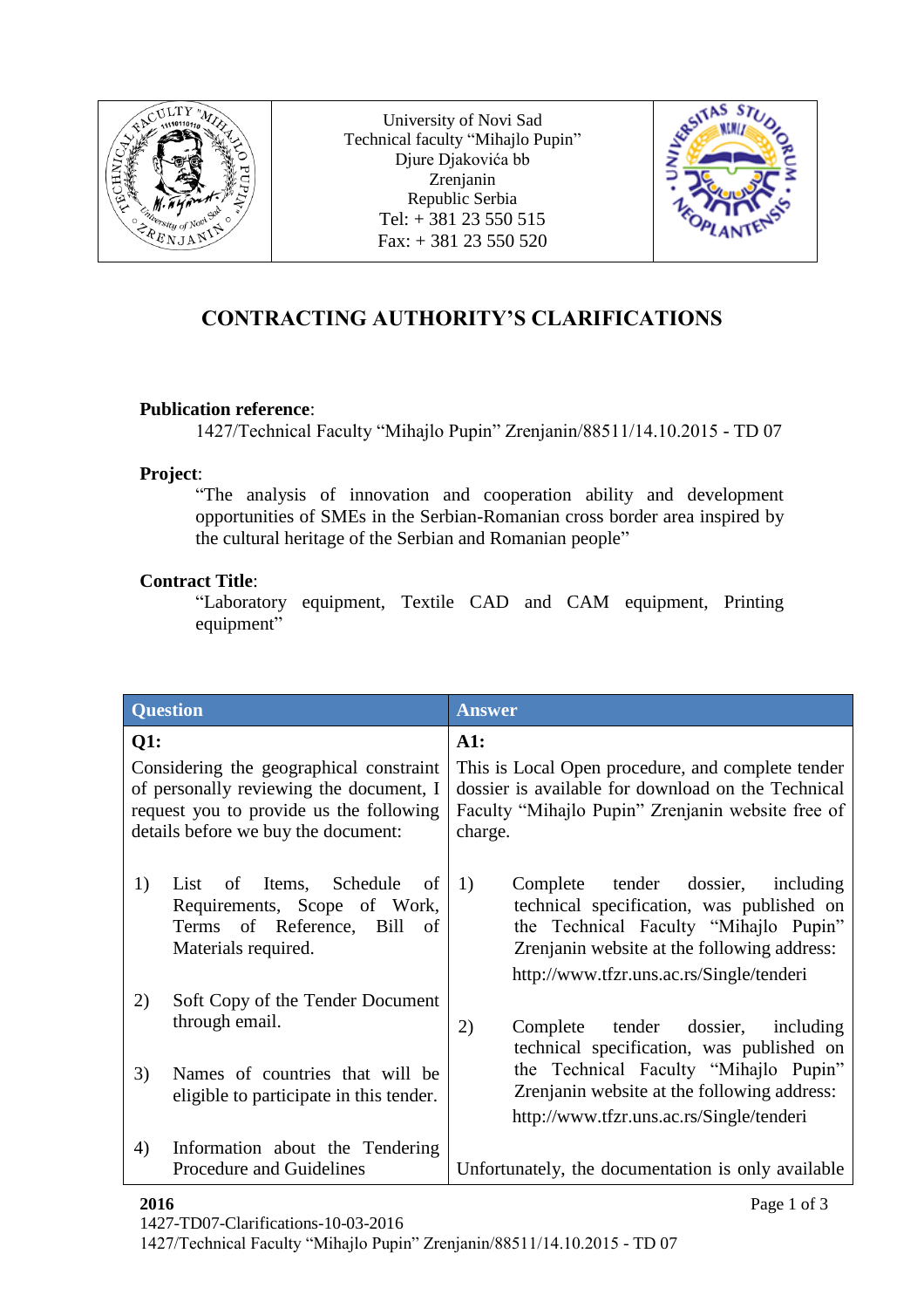| 5)       | <b>Estimated Budget for this Purchase</b>                                                            | in the section Public Procurement (serb. Тендери)<br>in Serbian language. Tender documents were<br>published as:                                                                                                                                                                                                                                                                                                                                                                                                                                                                                                                                                                                                                                                                                                                                                                                                                                                                                                                                                                                      |
|----------|------------------------------------------------------------------------------------------------------|-------------------------------------------------------------------------------------------------------------------------------------------------------------------------------------------------------------------------------------------------------------------------------------------------------------------------------------------------------------------------------------------------------------------------------------------------------------------------------------------------------------------------------------------------------------------------------------------------------------------------------------------------------------------------------------------------------------------------------------------------------------------------------------------------------------------------------------------------------------------------------------------------------------------------------------------------------------------------------------------------------------------------------------------------------------------------------------------------------|
| 6)<br>7) | <b>Bidding</b><br>Extension<br>of<br>Any<br>Deadline?<br>Any Addendum or Pre Bid meeting<br>Minutes? | Name for tender:<br>"Laboratory equipment, Textile CAD and CAM<br>equipment, Printing equipment"<br>Publication ref:<br>1427/Technical<br>Pupin"<br>Faculty "Mihajlo"<br>Zrenjanin/88511/14.10.2015 - TD 07<br>Download documents:<br>1427 - TD 07 - Tailoring Equipment - Draft Tender<br>Dossier - Final version<br>3)<br>Eligibility rules for participation<br>in<br>for<br>the<br>procedures<br>awarding<br>of<br>are defined<br>procurements contracts<br>in<br>Annex A2, section related to Instrument for<br>Pre-Accession Assistance (IPA).<br>Tender procedure will be<br>4)<br>conducted<br>according to the provisions Practical Guide<br>of the EC (PRAG) applied to IPA CBC<br>Programme. This document is available od<br>the following address:<br>http://ec.europa.eu/europeaid/prag/?header_<br>description=DEVCO+Prag+to+financial+an<br>d+contractual+procedures+applicable+to+e<br>xternal+actions+financed+from+the+genera<br>l+budget+of+the+EU+and+from+the+11th<br>+EDF&header_keywords=ePrag%2C+euro<br>pa<br>5)<br>We are unable to provide<br>you<br>this<br>information. |
|          |                                                                                                      |                                                                                                                                                                                                                                                                                                                                                                                                                                                                                                                                                                                                                                                                                                                                                                                                                                                                                                                                                                                                                                                                                                       |
|          |                                                                                                      | There is no extension of deadline.<br>6)                                                                                                                                                                                                                                                                                                                                                                                                                                                                                                                                                                                                                                                                                                                                                                                                                                                                                                                                                                                                                                                              |
|          |                                                                                                      | 7)<br>No clarification meeting / site visit planned.<br>Visits by individual prospective tenderers<br>during the tender period cannot<br>be<br>organized.                                                                                                                                                                                                                                                                                                                                                                                                                                                                                                                                                                                                                                                                                                                                                                                                                                                                                                                                             |